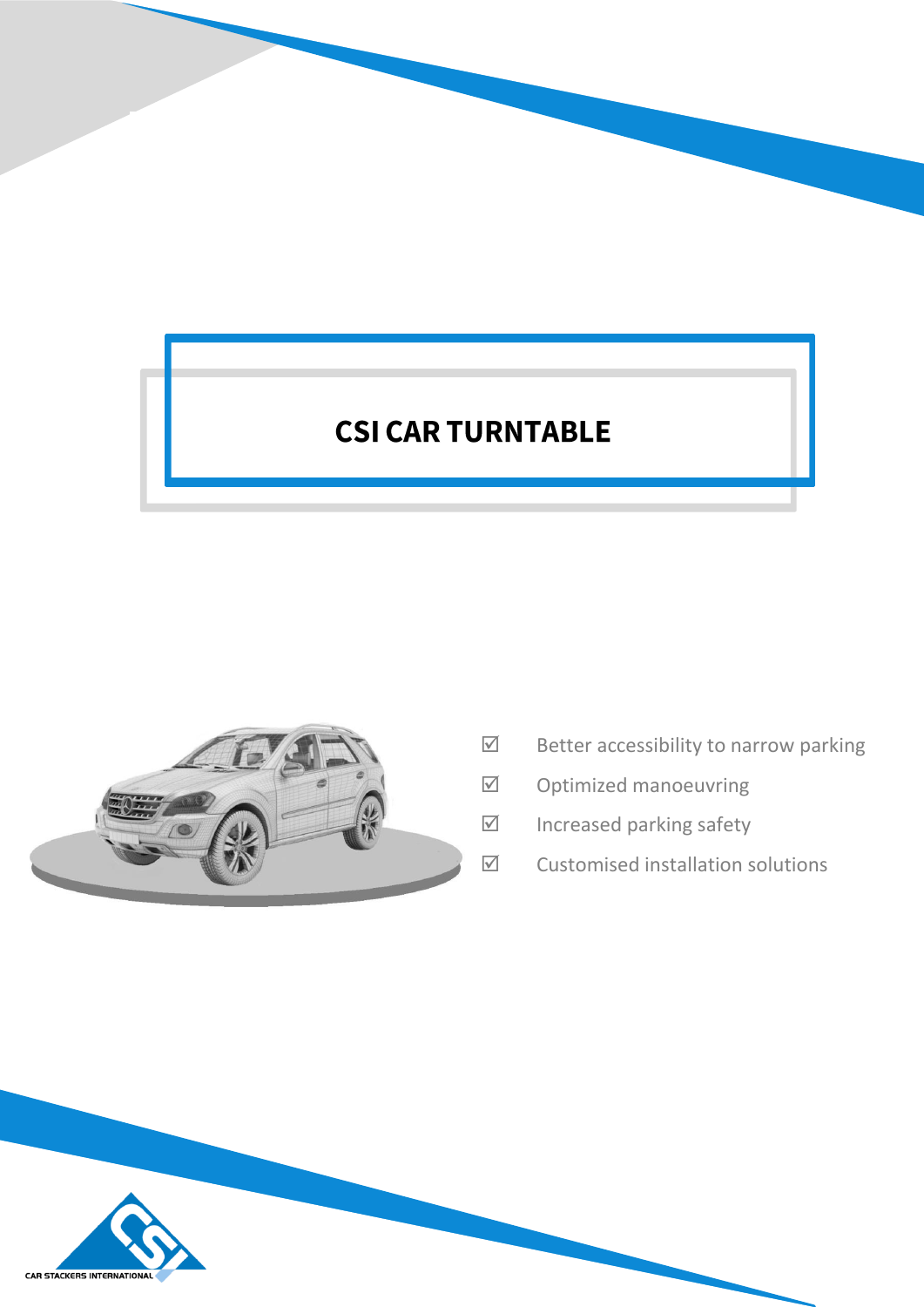The main goal of this car turntable is to improve parking accessibility and offer a simple and practical parking solution for narrow spaces. The operator can easily drive on to the platform and activate the system by using the key and the remote he was provided with. The turntable can then turn the vehicle 360° in either direction.

The system is suitable for outdoors and indoors areas and can therefore be installed as an integrated part of a residential, commercial or industrial building. With a maximum weight capacity of 3,000 kg, it guarantees a complete safety and allows the drivers to stay in the



vehicle while it is operating. In most cases, the turntable is operated via a hold-to-run control unit which controls the rotation movements of the system. This unit is installed on to an appropriate support element which position may vary according to the installation site.



#### **Inclusions:**

- Installation by the CSI team
- A key and a remote
- Right and left 360° rotation
- Customization options available

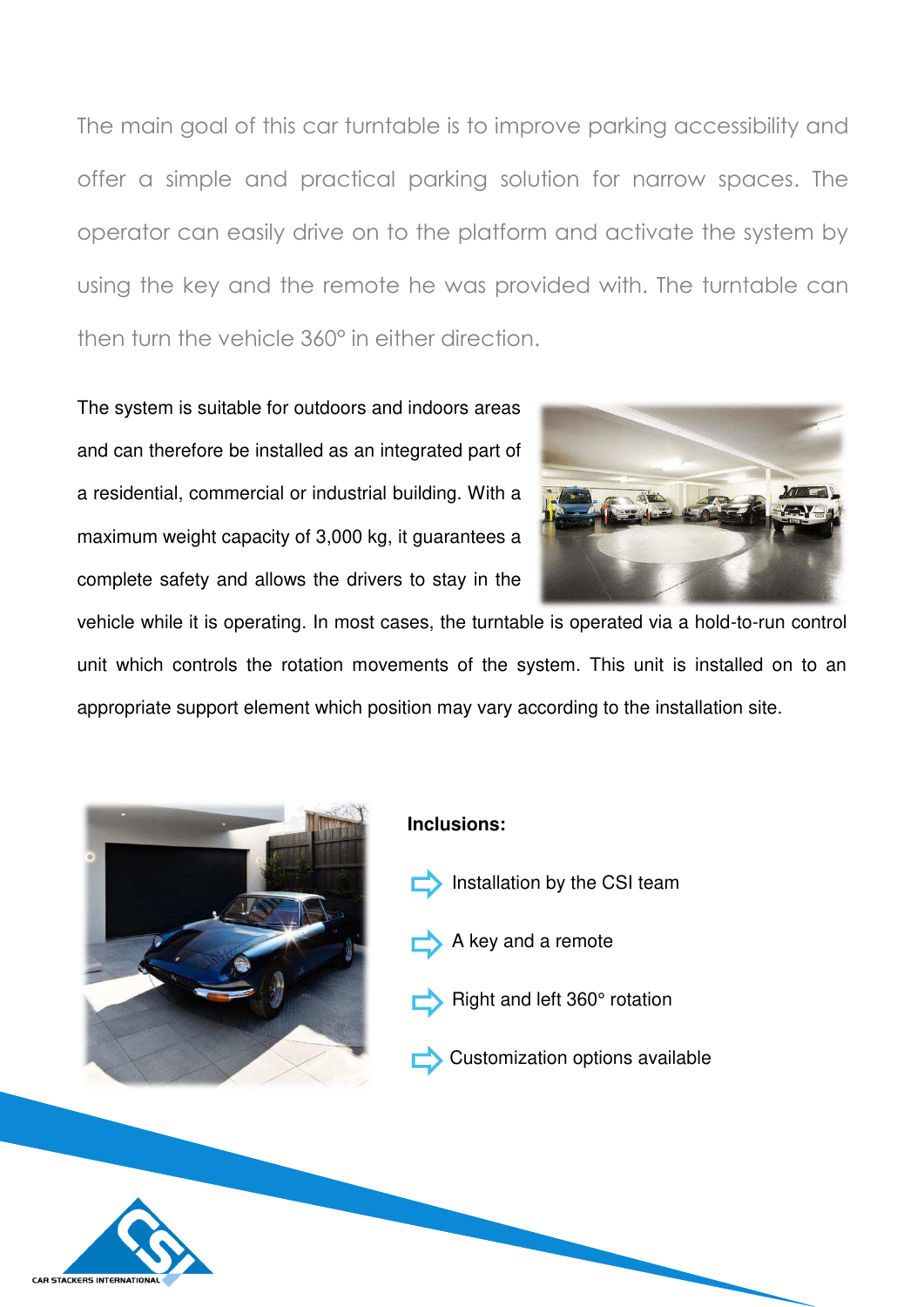Additional options and recommendations

| <b>Technical</b><br><b>Specifications</b> | In Situ                                                                 | <b>Ex Situ</b>              |
|-------------------------------------------|-------------------------------------------------------------------------|-----------------------------|
| <b>Standard Width</b>                     | 4m                                                                      | 4m                          |
| <b>Wheel Load</b>                         | 750 kg                                                                  | 750 kg                      |
| Minimum Footing                           | 200 mm                                                                  |                             |
| <b>Maximum Footing</b>                    | 205 mm                                                                  |                             |
| <b>Drive Footing Width</b>                | 800 mm                                                                  | 800 mm                      |
| <b>Conduit Height</b>                     | $100$ mm                                                                |                             |
| <b>Platform Finish</b>                    | Hot Dipped Galvanised Chequer Plate (5mm)<br>or Aluminium Chequer Plate |                             |
| Mechanism                                 | Gear powered by motor drive                                             | Gear powered by motor drive |
| Maximum Car Weight                        | 3000 kg                                                                 | 3000 kg                     |
| System activation                         | Key and remote                                                          | Key and remote              |
| Application                               | Indoors and outdoors                                                    | Indoors and outdoors        |

### Additional options and recommendations

- Customized platforms, such as timber, can be accommodated
- Stainless steel formwork (recommended when polished concrete finish is specified)
- Stainless Steel upgrade (recommended for installations exposed to a corrosive environment)
- Safety system (to avoid any collision during the rotation)

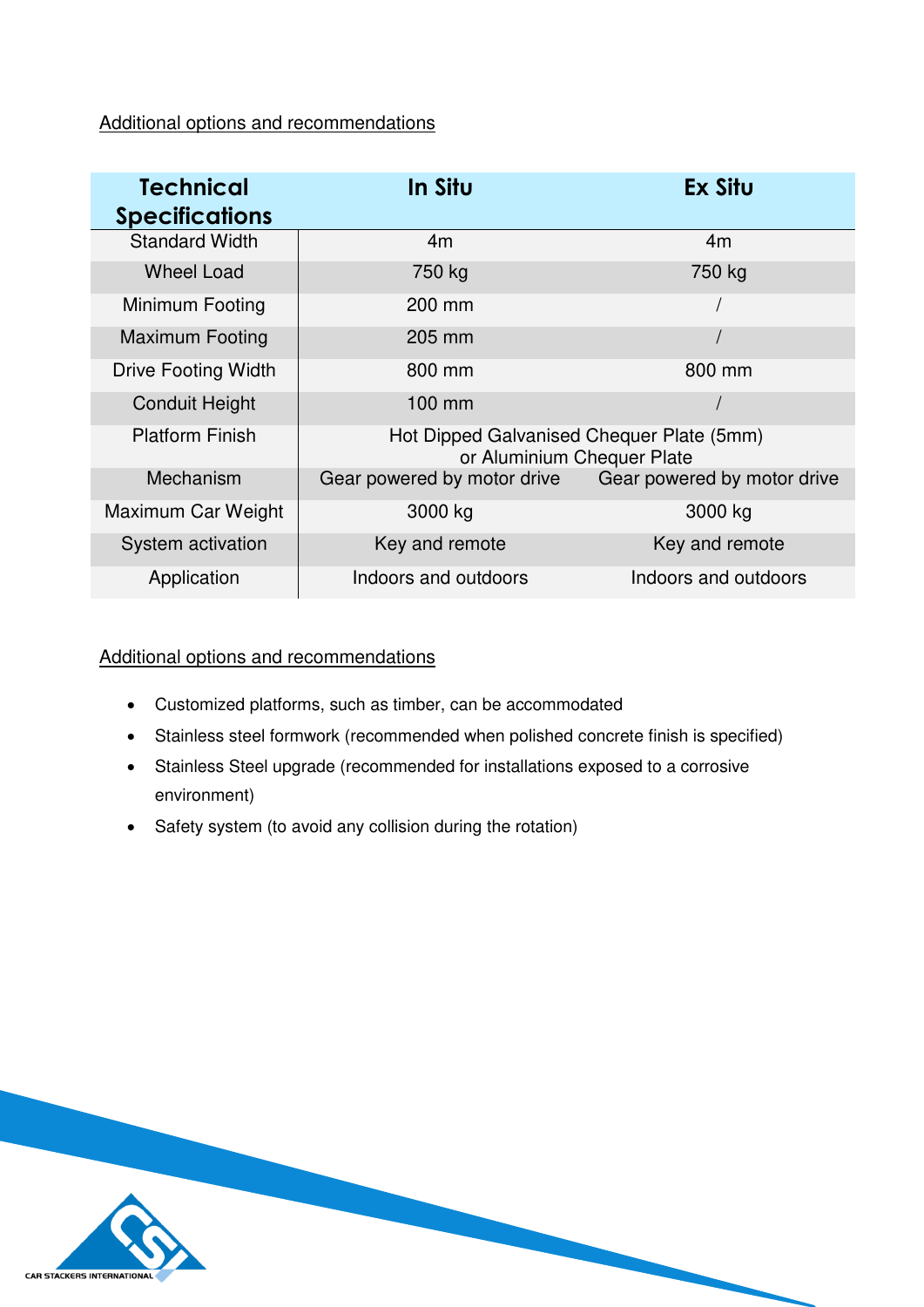## Plans for turntable below floor level